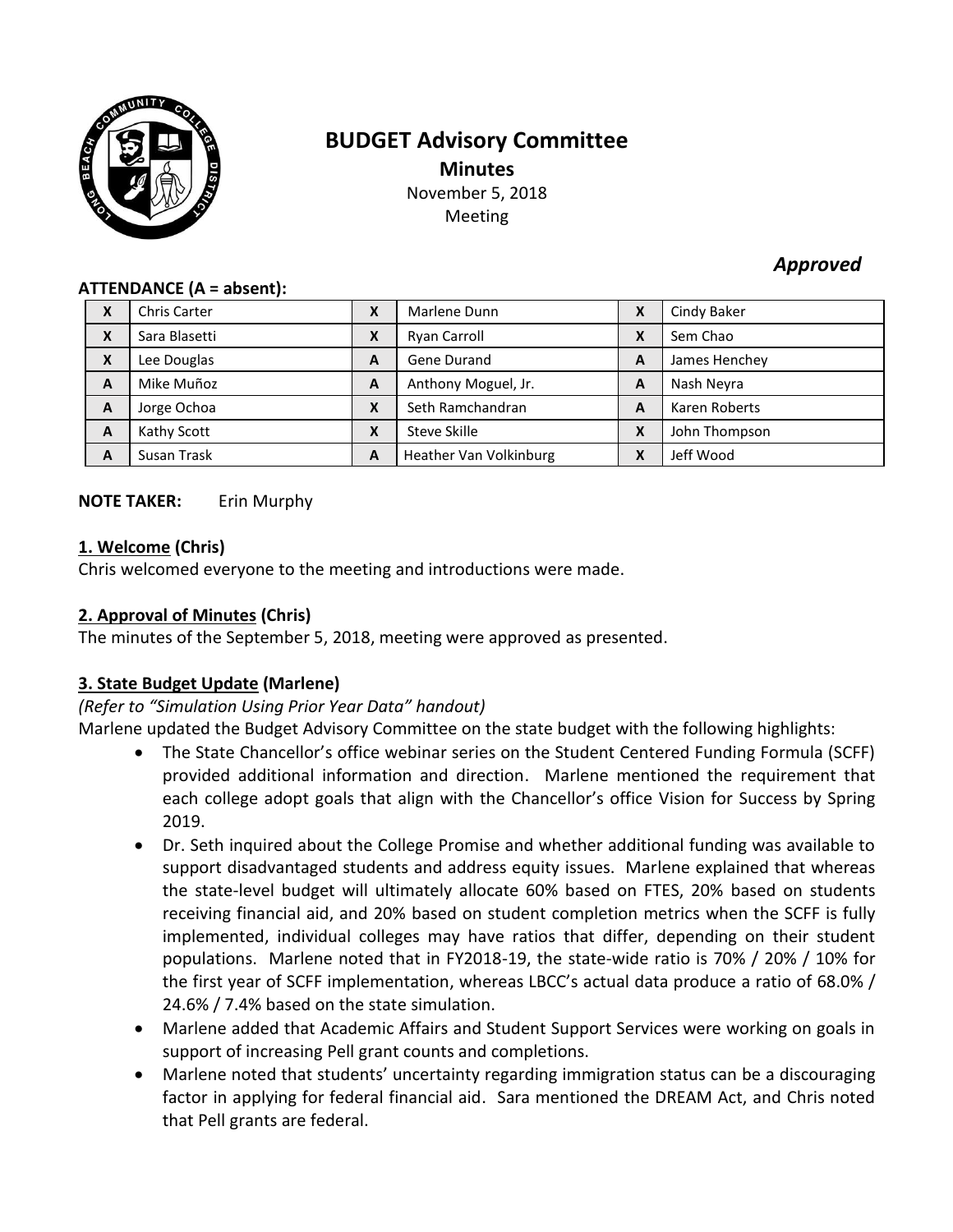## **4. 2018-19 First Quarter Budget Performance Report (John)**

*(Refer to "2018-19 First Quarter Budget Performance Report" handout)*

John reviewed the 2018-19 First Quarter Budget Performance Report with the following highlights:

- John highlighted the variances between the adopted budget, the current budget, and actuals. Regarding apportionment funding, John noted that as of yet, there were no major changes, but that the prior-year recalculation may result in changes in Spring 2019.
- Regarding local revenue, John noted that the summer recreation program had generated more revenue than projected.
- Regarding expenditures, John reported that variances were primarily due to vacancies, which represented a budget savings of \$83,725 (academic) and \$1,182,567 (classified), as well as corresponding savings in benefits tied to a percentage of salaries.
	- $\circ$  Chris asked if there were any additional savings from restructuring classified positions. Marlene responded that the District captured savings by not hiring full-time faculty the first year after the Supplemental Employee Retirement Plan (SERP) was offered, as well as due to efforts to reorganize in all areas. She added that restructuring can take time, so the effects are likely not yet fully realized. She noted that current efforts had resulted in a deficit reduction of \$2 million between tentative and adopted budgets.
	- o Seth asked if the District planned to offer another SERP in 2021, and Marlene responded that she would not recommend offering a SERP more frequently than every five years to truly provide an incentive.
	- $\circ$  Sara asked whether the academic salaries expenditures included other pay, and John responded that salary includes stipend, overload, and part-time. Marlene added that classified management does not earn stipends or overtime. Sara referred to data she had read on TransparentCalifornia.com regarding a salary paid to an academic administrator, and Marlene responded that TransparentCalifornia.com is a data warehouse that shows compensation for public employees and assigns a value to such items as car allowance and life insurance. Chris added that the salary amount posted online might also be due to a buy-out. John confirmed that the salary expenses in the District's report included all types of pay, even buy-outs.
	- o Lee asked whether the increase in minimum wage that will occur in Janaury 2019 is in the projected budget. Marlene responded that the Personnel Commission agenda for November 5, 2018, includes adjustments the salary schedule, but that the increase was not anticipated to have a large impact on the budget. Lee replied that it would affect the number of hours tutors work at a time when a completions and success are necessary.
- John reviewed the supplies and materials, contract services and operating expenses, and indirect expenses. He noted that the adopted budget has already reduced travel, supplies, and hospitality as identified in the deficit reduction plan.
- Marlene commented that although the District still has an ongoing deficit, the report demonstrated that progress was being made in decreasing it.
	- o Lee asked about the Faculty Obligation Number (FON) for 2019-20, and Marlene responded that as the FON is reliant on FTES, it has not yet been determined.